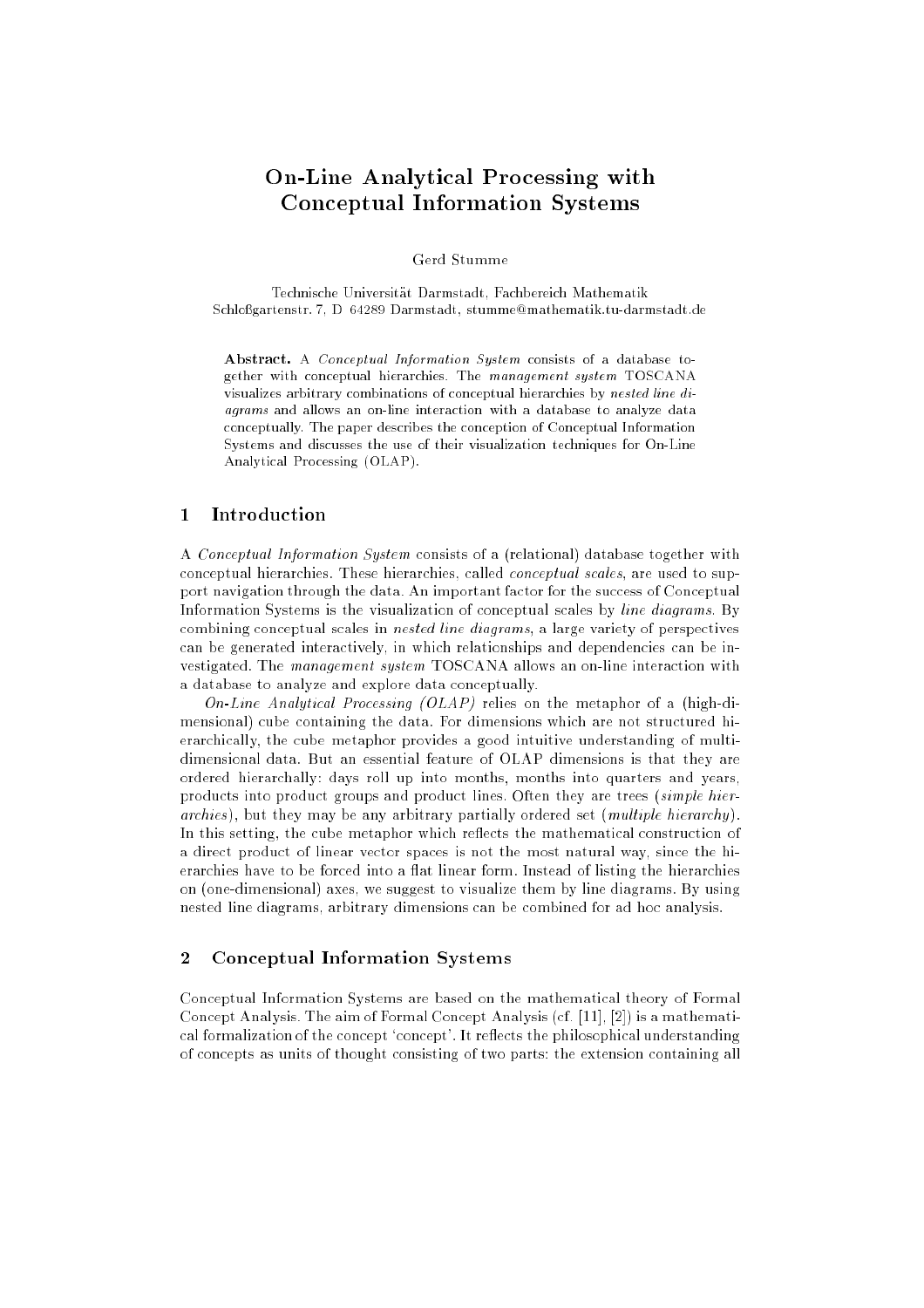

Fig. 1. Formal context of harps and its concept lattice

objects which belong to the concept and the intension containing the attributes shared by all those objects. This is modeled by formal concepts that are derived from a formal context.

 $\blacksquare$  context is (formal) context is a triple K := (G;(i)  $\blacksquare$  . When  $\blacksquare$  are  $\blacksquare$ sets and I is a relation between  $G$  and  $M$ . The elements of  $G$  and  $M$  are called objects and attributes, respectively, and  $gIm$  is read "the object g has the attribute m". Now a *(formal)* concept is a pair  $(A, B)$  such that  $A \subseteq G$  and  $B \subseteq M$  are of the concept. The hierarchical subconcept-superconcept-relation of concepts is formalized by  $(A, B) \leq (C, D) : \iff A \subseteq C \iff B \supseteq D$ . The set of all concepts of the context  $\mathbb K$  together with this order relation is a complete lattice that is called the *concept lattice* of  $K$  and is denoted by  $\underline{\mathfrak{B}}(\mathbb{K})$ .

Example. In Figure 1, a formal context of the Richter Harps produced by Hohner Inc. is given. The relation  $qIm$  is read as 'harp q is available with feature m'. In the line diagram, the circles stand for the concepts. A concept is a subconcept of another, if there is an ascending path of straight line segments from the former to the latter. The extent [intent] of each concept contains all objects [attributes] which can be reached from the concept on a descending [ascending] path.

If we are for example interested in a wooden harp tuned in D major, then we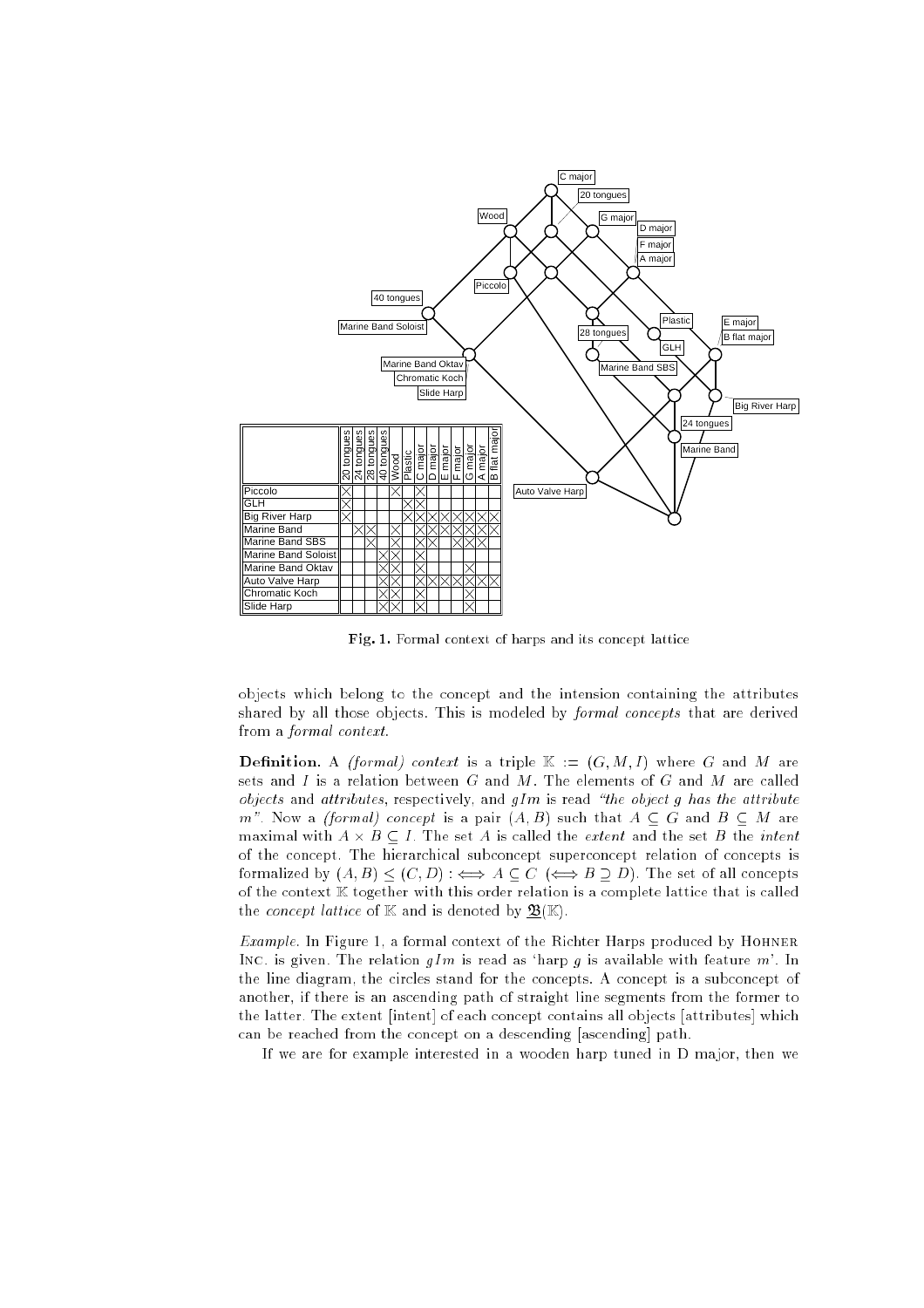take the largest concept that has Wood and D major in its intent. This concept is represented by the circle just above the label 28 tongues. The extent of this concept contains Marine Band SBS, Marine Band, and Auto Valve Harp - so these are exactly the harps available in wood and  $D$  major. The intent of this concept contains  $$ beside Wood and D major  $-$  the features A, F, G, and C Major, so the three harps are available in these tunings also. This corresponds to a functional dependency in database theory.

In many applications, attributes are not one-valued as in the previous example, but allow a range of values. This is modelled by many-valued contexts. In order to obtain a concept lattice, many-valued contexts are `translated' into one-valued contexts by conceptual scales.

 $\blacksquare$  -------------  $\blacksquare$  . A many-valued context is a tuple (G; M; (M; M; (M; (M; (M; I)  $\blacksquare$  ) where  $\blacksquare$ are sets of *objects* and *attributes*, resp.,  $W_m$  is a set of *values* for each  $m \in M$ , and  $I \subseteq G \times \bigcup_{m \in M} (\{m\} \times W_m)$  such that  $(g, m, w_1) \in I$  and  $(g, m, w_2) \in I$  imply  $w_1 =$  $w_2$ . A conceptual scale for an attribute  $m \in M$  is a context  $\mathbb{S}_m := (G_m, M_m, I_m)$ with  $W_m \subseteq G_m$ . The context  $(G, M_m, J)$  with  $gJn : \iff \exists w \in W_m: (g, m, w) \in I \land \exists w \in W_m$  $(w, n) \in I_m$  is called the *realized scale* for the attribute m.

Conceptual Information Systems consist of a many-valued context together with a collection of conceptual scales. The many-valued context is implemented as a relational database. The collection of the scales is called conceptual scheme. It is written in the description language CONSCRIPT ([9]). Beside the contexts of the conceptual scales, the conceptual scheme also contains the layout of their line diagrams. The layout has to be provided in advance, since experience showed that well readable line diagrams in general cannot be generated fully automatically. For Conceptual Information Systems, the management system TOSCANA ([3], [10]) has been developed. Based on the paradigm of conceptual landscapes of knowledge ([14]), TOSCANA supports the navigation through the data by using the conceptual scales like maps which are designed for different purposes and in different granularities.

Example. Figure 2 shows a realized scale of a Conceptual Information System on pipelines  $([8])$ . The many-valued context consists of 3961 pipes, fittings, etc., and of 54 many-valued attributes. It shall support the engineer by choosing suitable parts for a projected pipeline system. Since there are almost 4000 objects, the scale does not display their names, but the contingents only. One can for instance see, that  $52 + \ldots + 27 = 348$  of the 3961 different parts are flanges (German: Flansche) which are differentiated further according to the German Industrial Standards (DIN). By  $zooming$  into this concept, one can see the distribution of the 348 flanges according to another conceptual scale, e. g, the inner diameter or the wall thickness.

For the exploration of relationships between different attributes, it is desirable to visualize more than one conceptual scale at a time. Nested line diagrams are used to show the direct product of the scales. We introduce them in the next section where we also discuss their role for On-Line Analytical Processing.

### 3 On-Line Analytical Processing

On-Line Analytical Processing (OLAP) has become almost synomous with multidimensional data. OLAP adresses many topics, like data preprocessing and efficient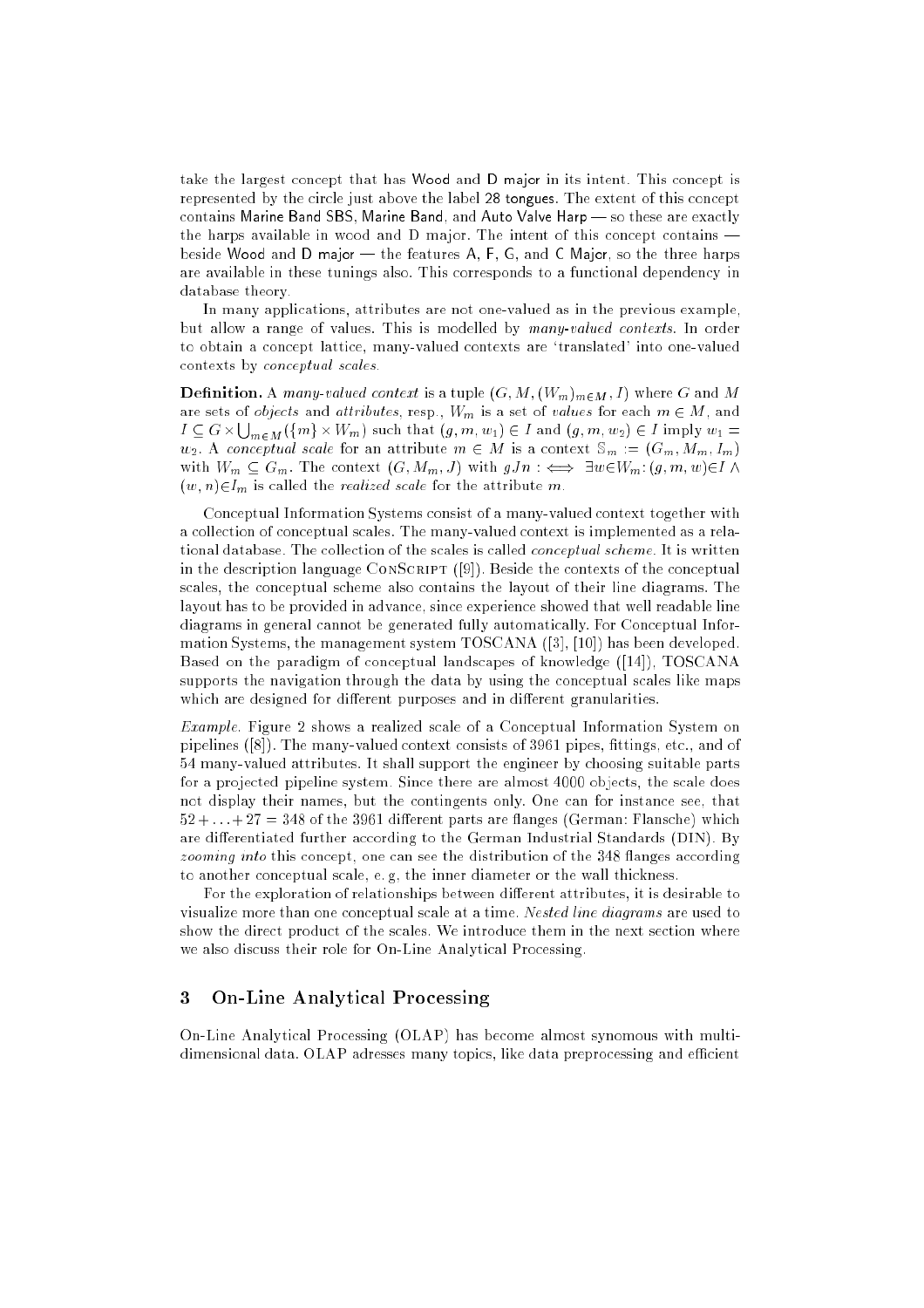

Fig. 2. Realized scale `Part Type'

data storage for supporting the analysis process  $(cf., e.g., [5])$ . Here, we focus on the visualization of the data.

Denition. A dimension is a set D, its elements are called its members. Let <sup>D</sup> :=  $f\equiv 1$ ;  $f\equiv 2$  ;  $f\equiv 1$ ;  $f\equiv 0$  ;  $f\equiv 0$  :=  $f\equiv 0$  :=  $f\equiv 0$ is called a member combination. It addresses a single data point called a cell. A variable is a partial function  $\nu: \mathsf{X}\mathcal{D} \to V$  where V is a set.  $\nu(d_1, \ldots, d_n)$  is the value of the cell addressed by the member combination  $(d_1, \ldots, d_n)$ . The set  $\mathcal D$  together with one or more variables is called the *data cube*.

 $Example$ . Our example is about sales data of a (fictitious) soft-drink wholesale company. Suppose that we want to examine the sales of beverage in dependence of time, region and type of product. Thus we have three dimensions: REGION, PRODUCT, and time. Let's say that they consist of the members  $D_{\text{REGION}} := \{ \text{total}, \text{ EUROPE}, \}$ america, north america, south america, asiag, Dproduct := ftotal, mineral waters, juice, apple juice, apple juice, colag, Dtime := f1996, 1st in the state, apple := f quarter 1996, 2nd quarter 1996, 3rd quarter 1996, 4th quarter 1996, 1997, 1st quarter 1997, 2nd quarter 1997, 3rd quarter 1997, 4th quarterm there is a real application, there will of course be more dimensions, and an much finer granularity, for instance down to city or shop level for REGION, or to day (or even hour) level for time. The sales (in million gallons) are represented by a function sales:  $D_{\text{REGION}} \times D_{\text{PRODUT}} \times D_{\text{TIME}} \rightarrow \mathbb{R}^+$ . We can imagine the sales as stored in a three-dimensional cube, where the edges are labeled with the members of REGION, PRODUCT, and TIME, resp. Most OLAP tools display the data in a spreadsheet as in Fig. 3. For instance, we see that  $SALES(COLA, NORTH, AMERICA,$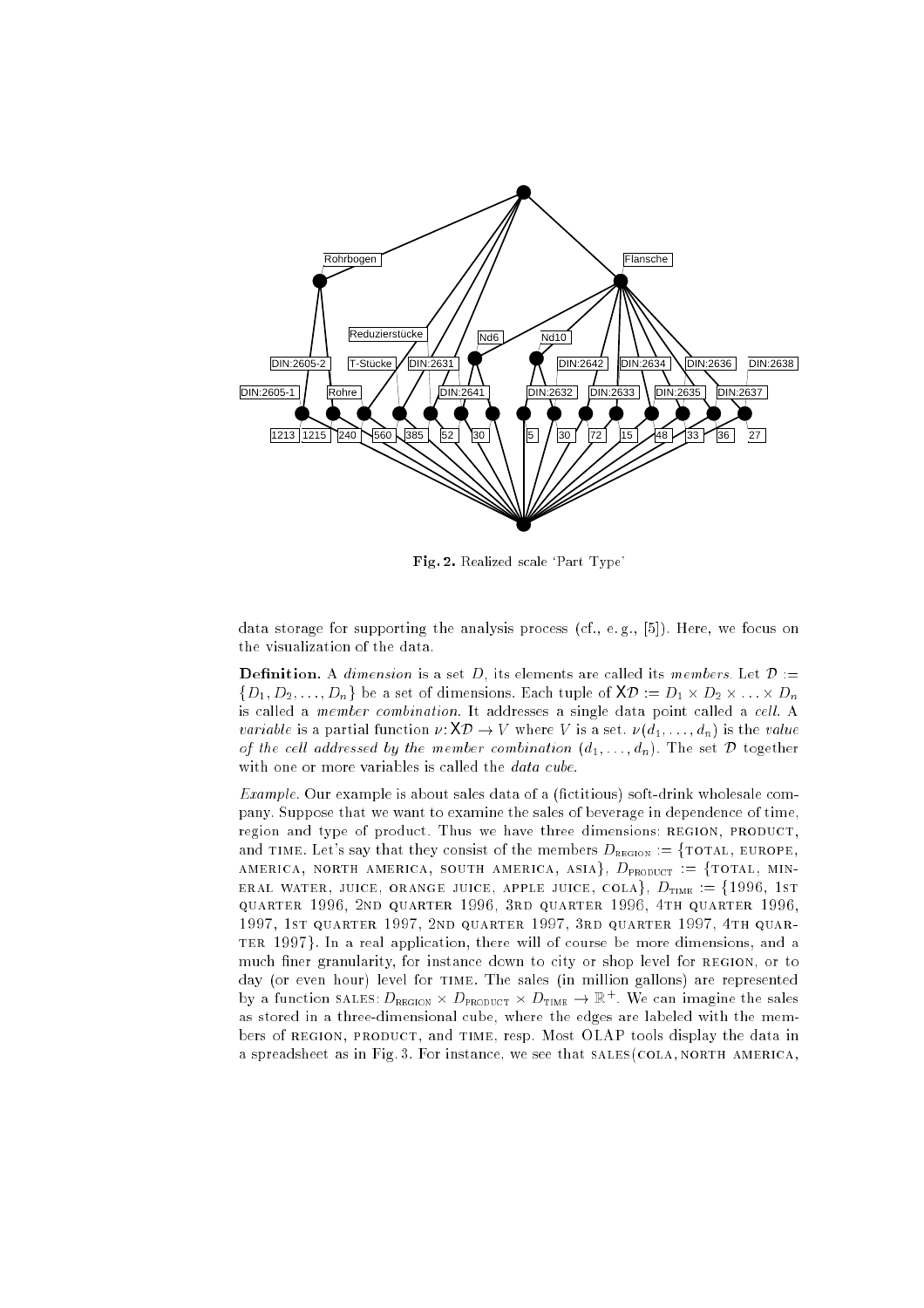|              |      | Total | Europe | America | North | South | Asia |
|--------------|------|-------|--------|---------|-------|-------|------|
| MineralWater | 1997 | 837   | 442    | 268     | 174   | 94    | 127  |
|              | 1Q7  | 191   | 99     | 63      | 41    | 22    | 29   |
|              | 2Q7  | 201   | 102    | 66      | 43    | 23    | 33   |
|              | 3Q7  | 274   | 141    | 82      | 51    | 31    | 51   |
|              | 4Q7  | 171   | 100    | 57      | 39    | 18    | 14   |
| Cola         | 1997 | 1523  | 432    | 673     | 375   | 298   | 418  |
|              | 1Q7  | 364   | 99     | 160     | 89    | 71    | 105  |
|              | 2Q7  | 378   | 103    | 171     | 91    | 80    | 104  |
|              | 3Q7  | 405   | 120    | 189     | 103   | 86    | 96   |
|              | 4Q7  | 376   | 110    | 153     | 92    | 61    | 113  |
| Juice        | 1997 | 816   | 360    | 257     | 170   | 87    | 199  |
|              | 1Q7  | 189   | 81     | 62      | 41    | 21    | 46   |
|              | 2Q7  | 200   | 85     | 63      | 42    | 21    | 52   |
|              | 3Q7  | 223   | 99     | 68      | 44    | 24    | 56   |
|              | 4Q7  | 204   | 95     | 64      | 43    | 21    | 45   |
| Total        | 1997 | 3176  | 1234   | 1198    | 719   | 479   | 744  |
|              | 1Q7  | 744   | 279    | 285     | 171   | 114   | 180  |
|              | 2Q7  | 779   | 290    | 300     | 176   | 124   | 189  |
|              | 3Q7  | 902   | 360    | 339     | 198   | 141   | 203  |
|              | 4Q7  | 751   | 305    | 274     | 174   | 100   | 172  |

Fig. 3. Visualization of the data cube in a spreadsheet (nested diagram)

1st quarter 1997) = 89.

Denition. A hierarchy on a dimension D is a partially ordered set H := (D; ). It is called simple hierarchy, if it is a tree. Otherwise it is called multiple hierarchy (within the dimension D).

Typically, aggregation follows the hierarchy from bottom to top. The type of aggregation depends on the type of variable. For most variables (like, e.g., BUDGET or sales) the values will be summed up. But other ways of aggregation are in use as well. For instance, for share prices or inventory numbers, usually the average is computed.

Example. The hierarchies of the three dimensions PRODUCT, REGION, and TIME are shown in Figure 4. They are all simple hierarchies (trees). The sales are aggregated by summation in all dimensions. Orange juice and apple juice roll up to juice, and JUICE, MINERAL WATER and COLA roll up to TOTAL.

In OLAP terminology, diagrams as in Fig. 3 are called nested diagrams. In this section, we examine how nested line diagrams of Conceptual Information Systems can be used as an alternative method of data visualization.

Figure 5 shows how the data cube is composed as direct product of the dimensions, where the members of each dimension are ordered in a linear way. Many tools indicate the hierarchies on the dimensions additionally like a PC file manager displays the folder/subfolder hierarchy. But the basically linear arrangement is essential for the cube metaphor. Since the hierarchies model the basic understanding of the conceptual view of the analyst on the data, they should play a prominent role in the visualization. Indeed, they are often used for displaying one single hierarchy, as in Figure 4. But if two or more hierarchies occur simultaneously, then this visualization technique is dropped.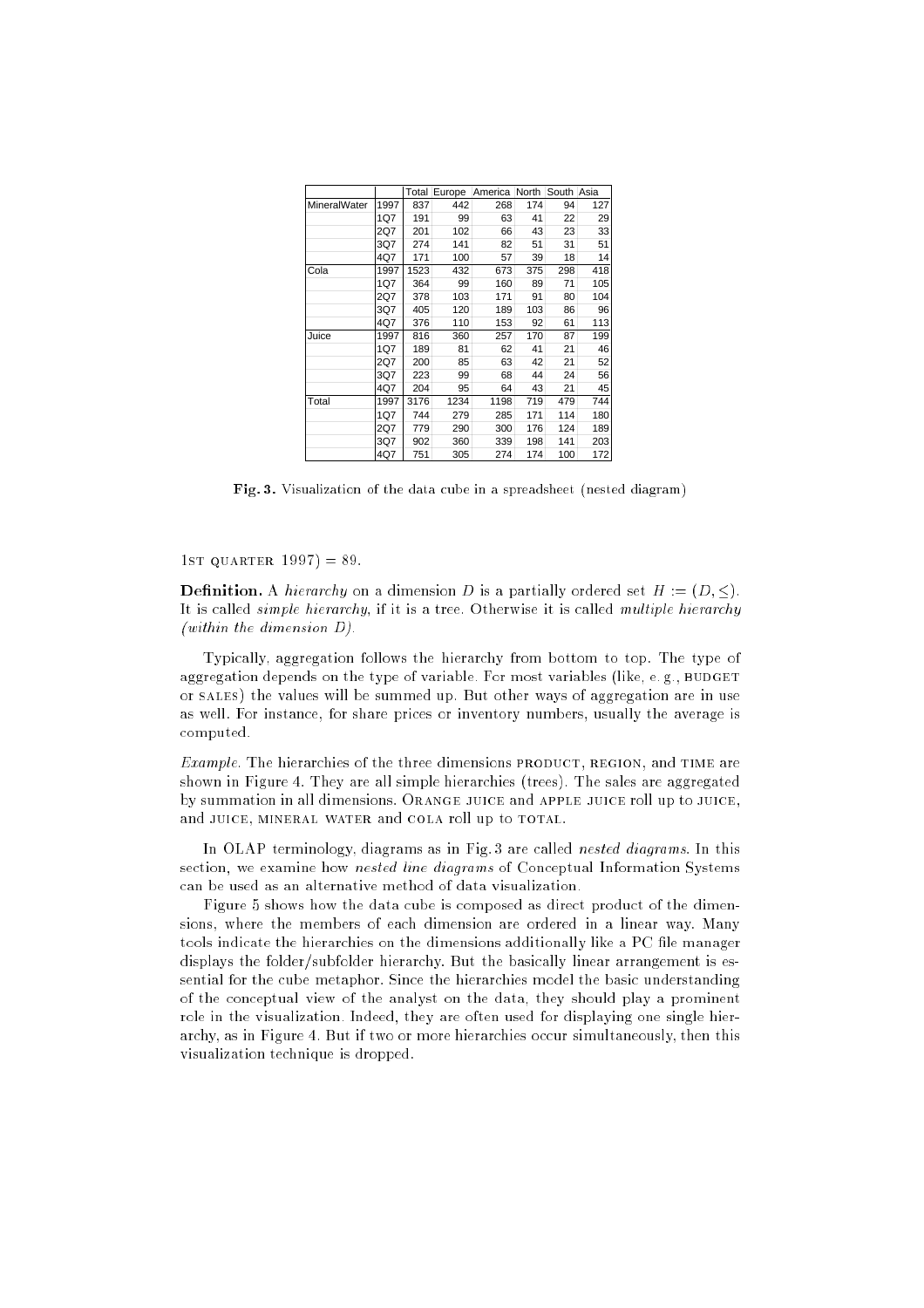

Fig. 4. The hierarchies

In Conceptual Information Systems, nested line diagrams are used for displaying line diagrams of large partially ordered sets (especially conceptual scales). Hierarchical dimensions roughly correspond to conceptual scales, so OLAP analysis tools can roughly be seen as special Conceptual Information Systems. Nested line diagrams can be used for drawing direct products of the dimensions. In contrast to nested diagrams, they do not only provide all member combinations, but also reflect the derived order:

 $\blacksquare$  decreases are the distribution. In the derived order than the derived order than the derived order on the direct product H  $\sim$  (D)  $\sim$  (D) with D  $\sim$  D  $\sim$  D  $\sim$  D  $\sim$  D  $\sim$  D  $\sim$  D  $\sim$  D  $\sim$ (distribution of  $\{d\}$  ) is the set of  $\{d\}$  . The interaction of  $\{d\}$  is a set of  $\{d\}$ 

Example. The nested line diagram of the direct product of the three dimensions  $RE$ gion, product, and time (see Fig. 5) is displayed in Figure 6. The derived order can be read by following ascending paths. Hereby the lines of the outer two levels have to be replaced by sheaves of 4 and 5-4 = 20 parallel lines, resp., linking corresponding elements. For instance, (SOUTH AMERICA, 3RD QUARTER, MINERAL WATER) < (AMERICA, TOTAL, MINERAL WATER), since the cell addressed by the former member combination can be reached by an ascending path from the latter one. For finding out how much Cola was sold in North America in the first quarter of 1997, we have a look in the lower left ellipse (labeled with NORTH) in Fig. 6. In the leftmost ellipse  $(1, Q)$ , we find the entry 89 in the right box  $(COLA)$ .

Clearly this representation needs more space than the one in Fig. 3. Its advantage is the clear structuring along the most important - from the analyst's actual point of view - dimension (which is chosen as outermost hierarchy). Figure 6 shows that displaying a partially ordered set with 120 elements is close to the boundaries of the system. The spreadsheet can display even larger data volumes, and still look neat at a first glance. But, as in typography, the most important aim is not to provide a neat representation, but one that supports easy reading ([7]). TOSCANA is designed for a more general approach, allowing more complicate scales than the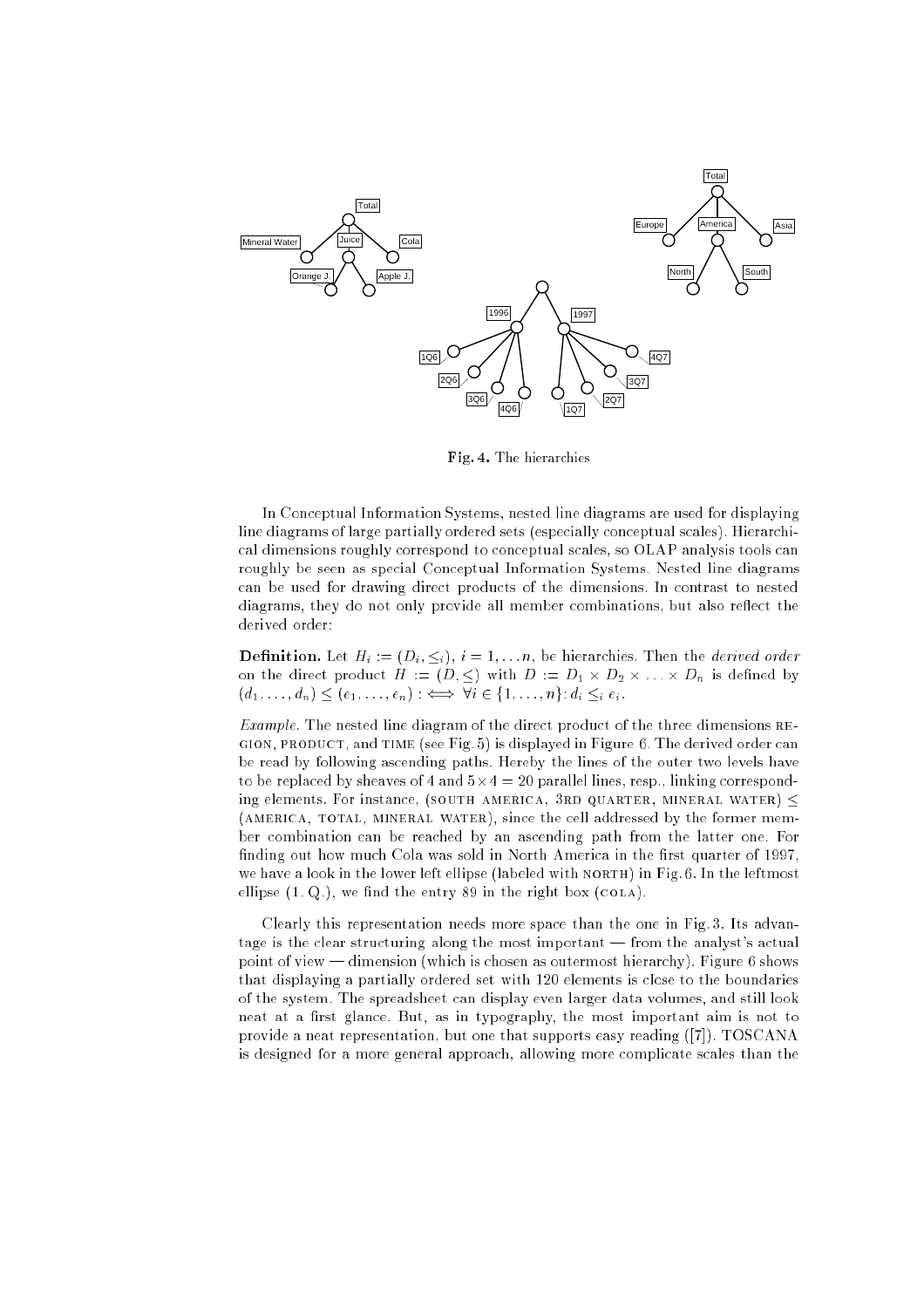

Fig. 5. The direct product of (linear) dimensions vs. the direct product of partially ordered sets. The result of the latter is shown in Fig. 6.

dimensions typically used in OLAP applications, which often are just trees. In particular, TOSCANA supports arbitrary partially ordered sets, although (concept) lattices are the standard. In standard TOSCANA applications, not all elements of the hierarchy are labeled, but there may be more than one label for each element. Considering the special features of OLAP data, some improvements on the lay-out are conceivable. They will be discussed in Section 5.

#### $\overline{\mathbf{4}}$ Slice & Dice

Slicing, pivoting, drill-down, and drill-up are the interactive ways of accessing the data stored in a data cube. This section describes them, and presents the corresponding activities for nested line diagrams. These activities can all be performed by interacting with the diagrams, no manipulation language is needed.

Slicing. A slice of a data cube is a subset of the data cube, where one or more dimensions are restricted to one single member. For instance, if the analyst is interested in the development of the sales of the different product lines over time, then only the data given in the slice determined by the condition  $\texttt{REGION} = \text{``TOTAL''}$  is of interest. In Fig. 3, this turns out to show only the left most column (which of course will then be displayed by a two-dimensional spreadsheet). In nested line diagrams, slicing the cube corresponds to *zooming* in one of the ellipses of the outer level. For instance, the condition  $\text{REGION} = \text{''TOTAL}''$  is obtained by zooming into the top element of the outer hierarchy in Fig. 6. The result is a two level nested line diagram on full screen size. This feature is fully supported by TOSCANA. If the user chooses only some of the hierarchies to be displayed, then this corresponds to zooming in the top elements of all other hierarchies, hence the most general aggregation is applied in the corresponding dimensions.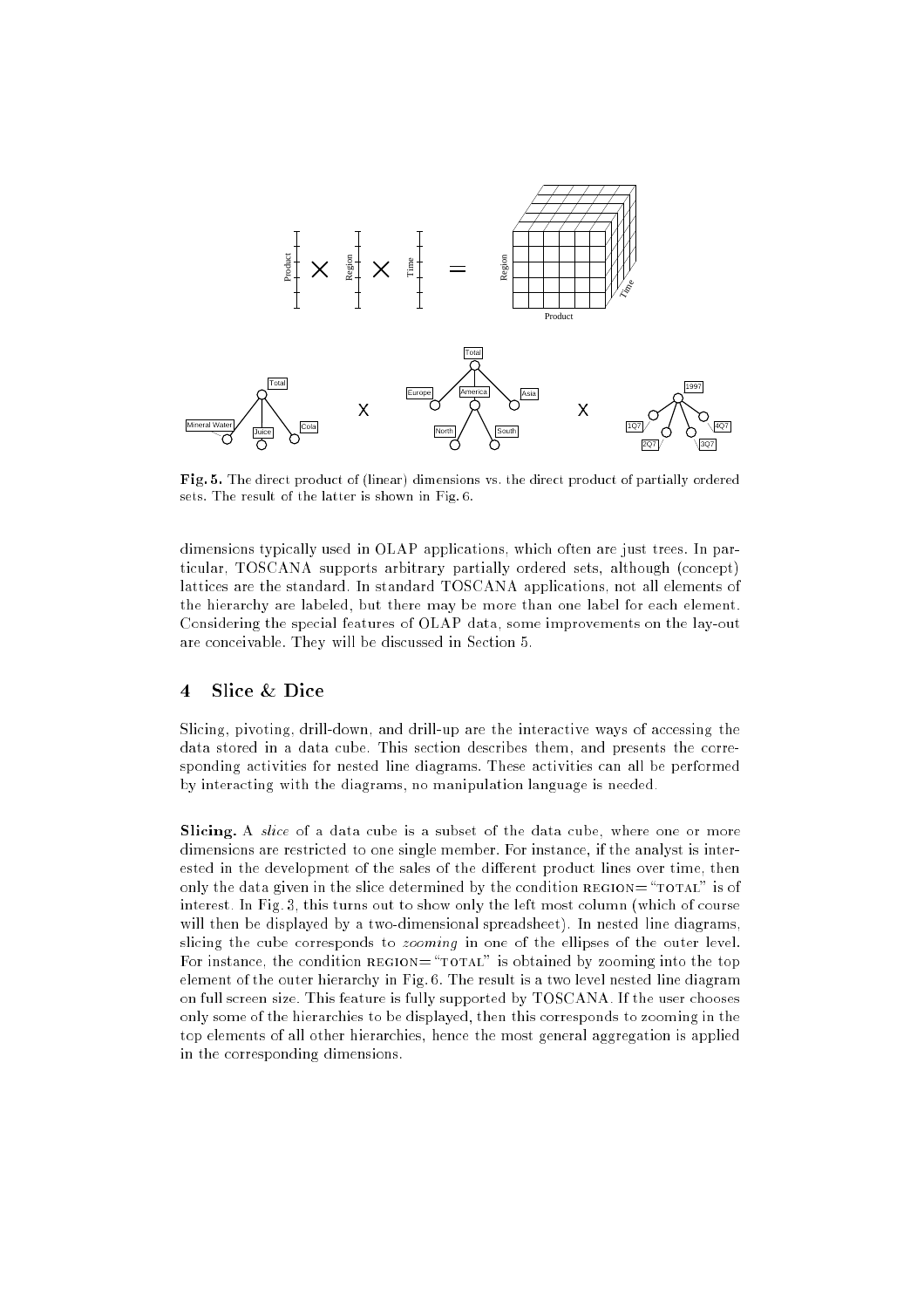

hierardhy. Additionally, the TIME dimension has been extended to two years. chies, one wants to see a finer granularity. This unfolding of the hierarchies is called drill-down. Figure 7 shows the result of zooming into the top element of the outer hierarchy in Fig. 6 (i. e., letting  $\text{REGION} = \text{``$ them in more detail. Instead of only examining the topmost levels of their hierarhierarchy in Fig. 6 (i. e., letting drive for a shows the result of the result of the results into the results of the outer of the outer of the outer chies, one wants to see a see a see a see a montre see a see a la called of the hierarchies is called of the h them in more detail. Instead of only examining the topmost levels of their hierar-Drill-Down. Restricting the number of dimensions means that one can look at Drill-Down. Restricting the number of the second control of the second control of the second control of the second control of the second control of the second control of the second control of the second control of the second control of the second con region=\total"), and drilling down the of dimensions means and means that one can product look at

 $\mathrm{fly},$ The hierarchies have to be y, The At the moment, TOSCANA does not support this way of drill-down very well. forced by the unsolved problem of At the moment, TOSCANA does not support the moment of drill-down very well-down very well-down very well-down very wellforced hierarchies l, the have un solved and a content of the content to l<br>C prepared in advance and cannot be changed on the problem prepared of in a satisfying automatic lay-out algorithm a advance and a second and satisfying and automatic cannot l<br>C lay-out changed in the second control of the control of the control of the control of the control of the control of the control of the control of the control of the control of the control of the control of the control of the contr algorithmon the

hierarchy. Additionally, the

time

dimension has been extended to two years.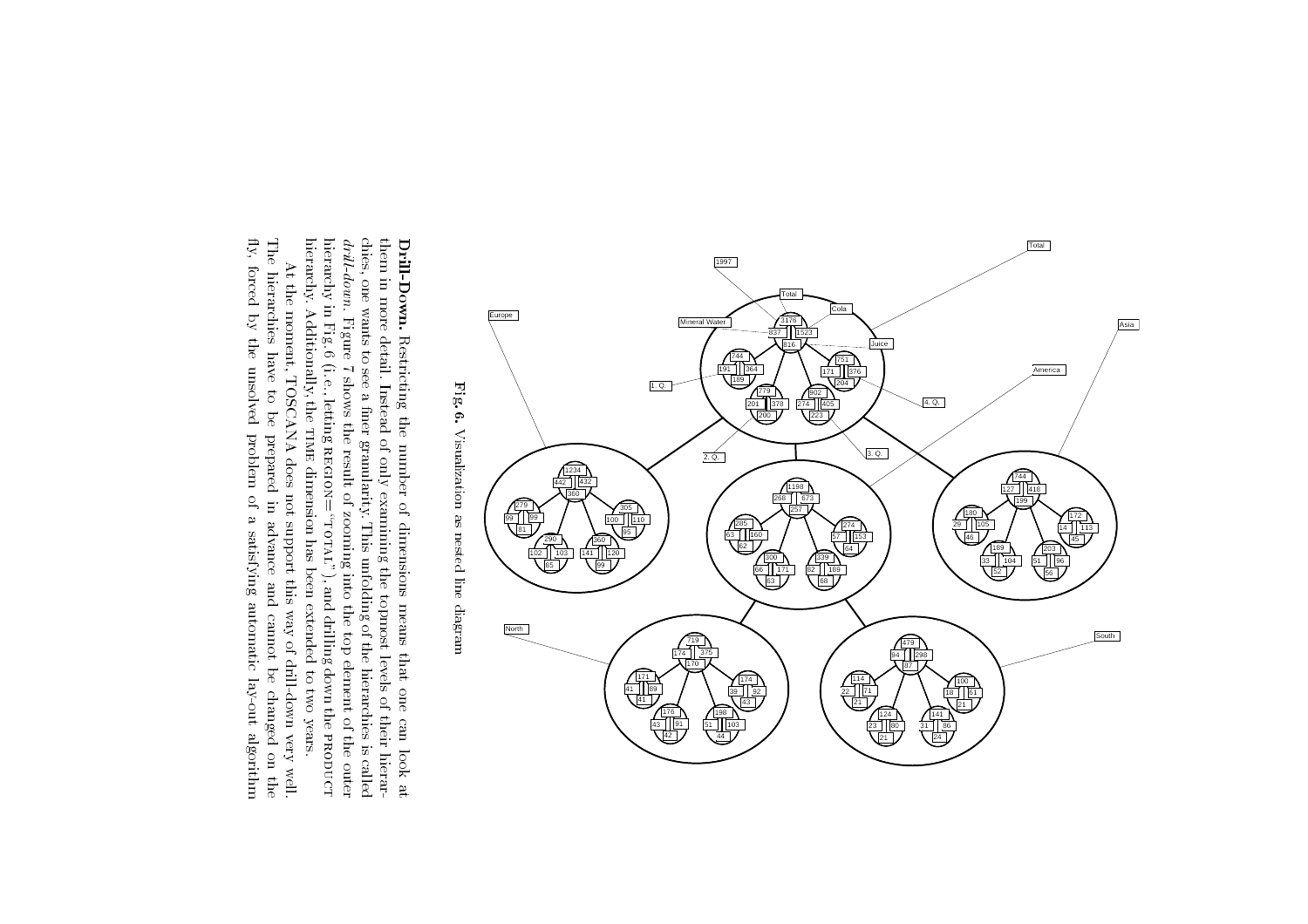

Fig. 7. Zooming with drill-down

for partially ordered sets. In the next section, we discuss how this problem can be encountered. The actual solution is to provide scales with different levels of granularity between which the analyst can choose.

Another way of drill-down is to refer to external information sources, e. g., databases of the transaction systems or Internet sites. In TOSCANA, such references can be attached to each data cell. By mouse-click, a report generated by the database or a Web browser will be opened.

Pivoting. Dierent questions request dierent views on the data. In a spreadsheet display, this means that the dimensions listed on the vertical and horizontal axis are interchanged. This operation is called *pivoting* or *rotating*. For nested line diagrams, it corresponds to permuting the inner and the outer hierarchies. The diagram in Fig. 7 can be used to examine the question  $How$  does the composition of sold products change over time?", while the pivoted version is more adequate for investigating "How do the sales evolve in time for each product?". Pivoting of hierarchies is implemented in TOSCANA.

#### $\overline{5}$ 5 Further developments

How can TOSCANA be fine tuned for the specific structure of OLAP data? TOS-CANA is originally not designed for OLAP. In its main applications, there are more